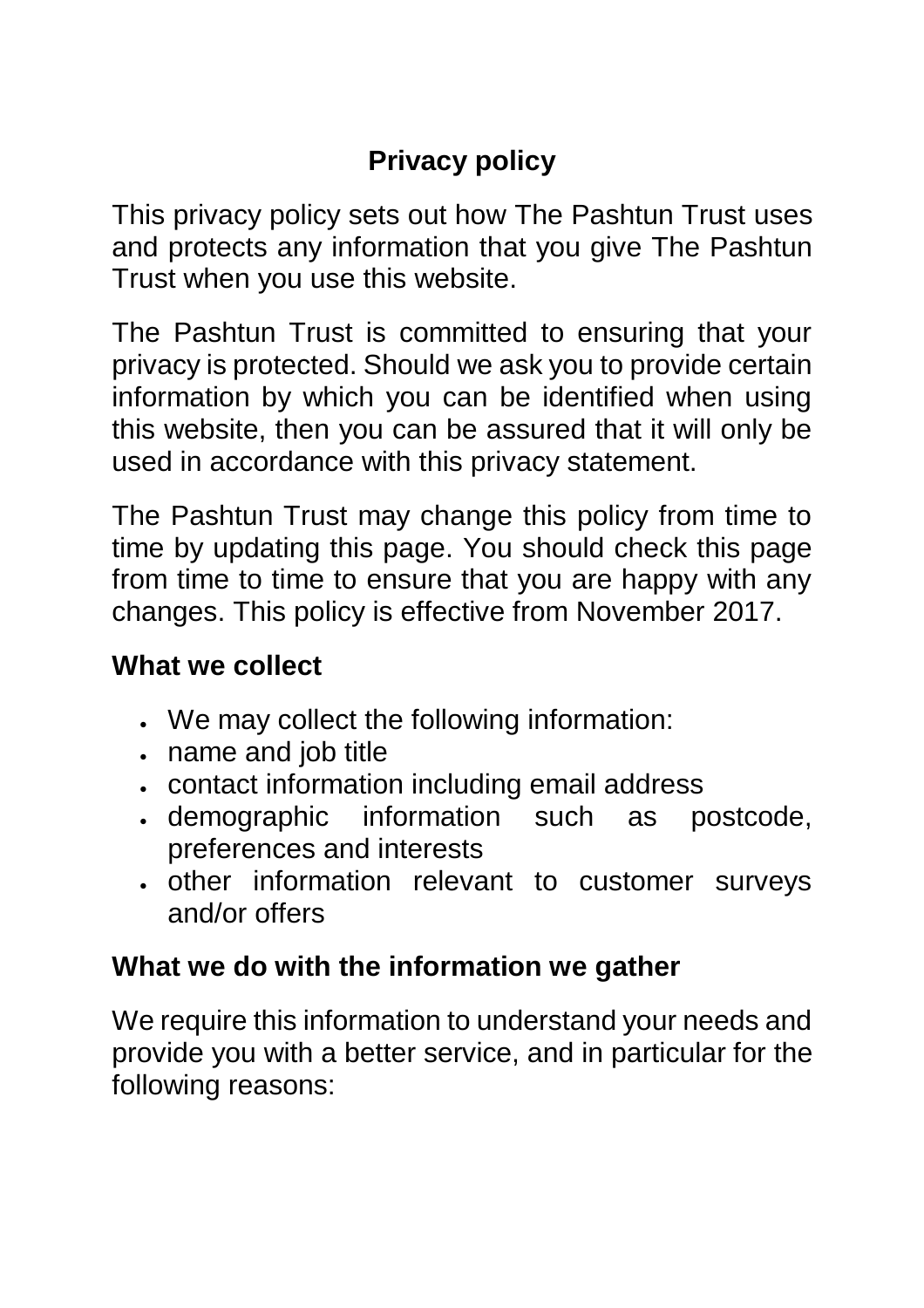### **Internal record keeping.**

We may use the information to improve our products and services.

We may periodically send promotional emails about new products, special offers or other information which we think you may find interesting using the email address which you have provided.

From time to time, we may also use your information to contact you for market research purposes. We may contact you by email, phone, fax or mail. We may use the information to customise the website according to your interests.

## **Security**

We are committed to ensuring that your information is secure. In order to prevent unauthorised access or disclosure, we have put in place suitable physical, electronic and managerial procedures to safeguard and secure the information we collect online.

### **How we use cookies**

A cookie is a small file which asks permission to be placed on your computer's hard drive. Once you agree, the file is added and the cookie helps analyse web traffic or lets you know when you visit a particular site. Cookies allow web applications to respond to you as an individual. The web application can tailor its operations to your needs, likes and dislikes by gathering and remembering information about your preferences.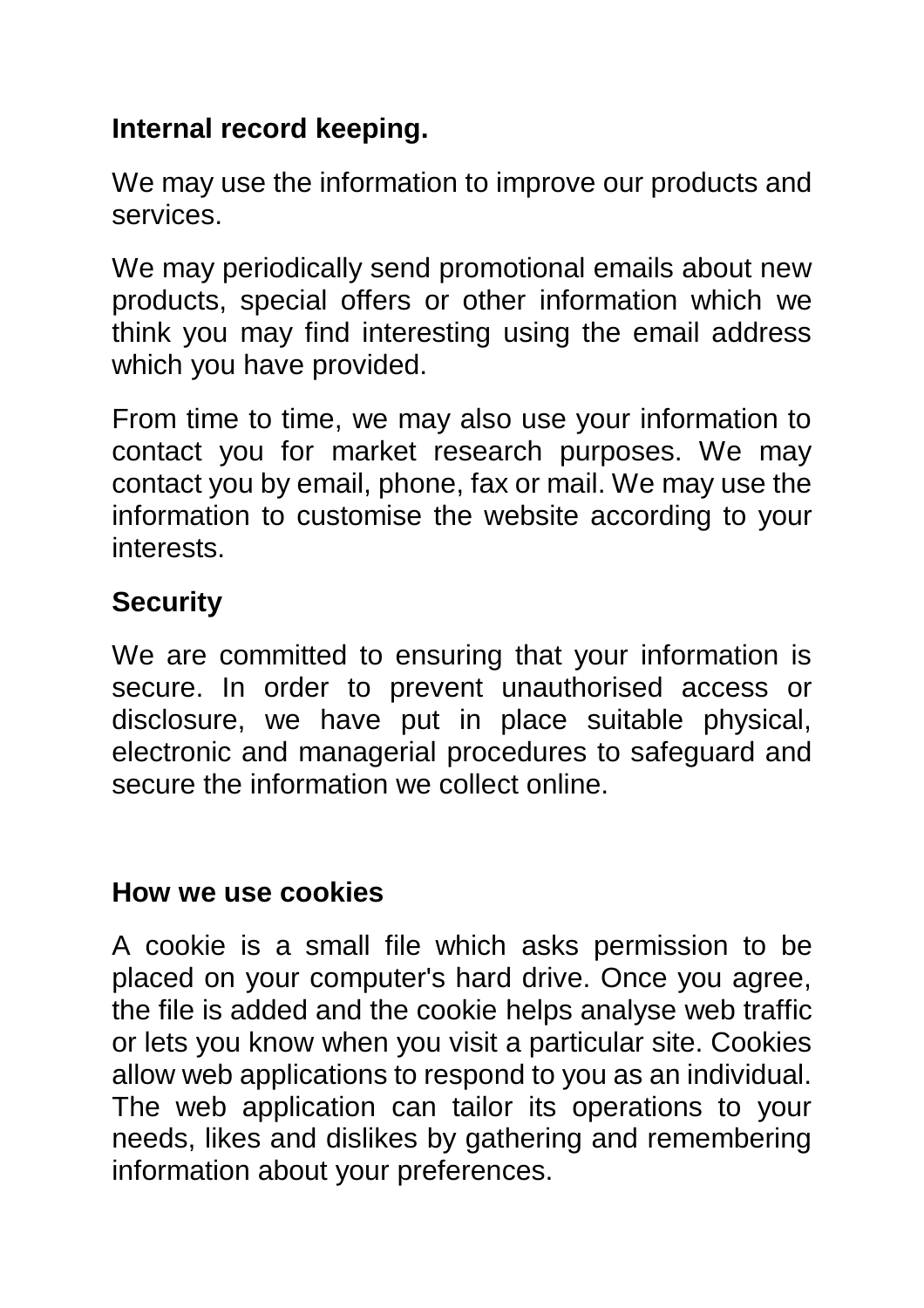We use traffic log cookies to identify which pages are being used. This helps us analyse data about webpage traffic and improve our website in order to tailor it to customer needs. We only use this information for statistical analysis purposes and then the data is removed from the system.

Overall, cookies help us provide you with a better website by enabling us to monitor which pages you find useful and which you do not. A cookie in no way gives us access to your computer or any information about you, other than the data you choose to share with us.

You can choose to accept or decline cookies. Most web browsers automatically accept cookies, but you can usually modify your browser setting to decline cookies if you prefer. This may prevent you from taking full advantage of the website.

### **Links to other websites**

Our website may contain links to other websites of interest. However, once you have used these links to leave our site, you should note that we do not have any control over that other website. Therefore, we cannot be responsible for the protection and privacy of any information which you provide whilst visiting such sites and such sites are not governed by this privacy statement. You should exercise caution and look at the privacy statement applicable to the website in question.